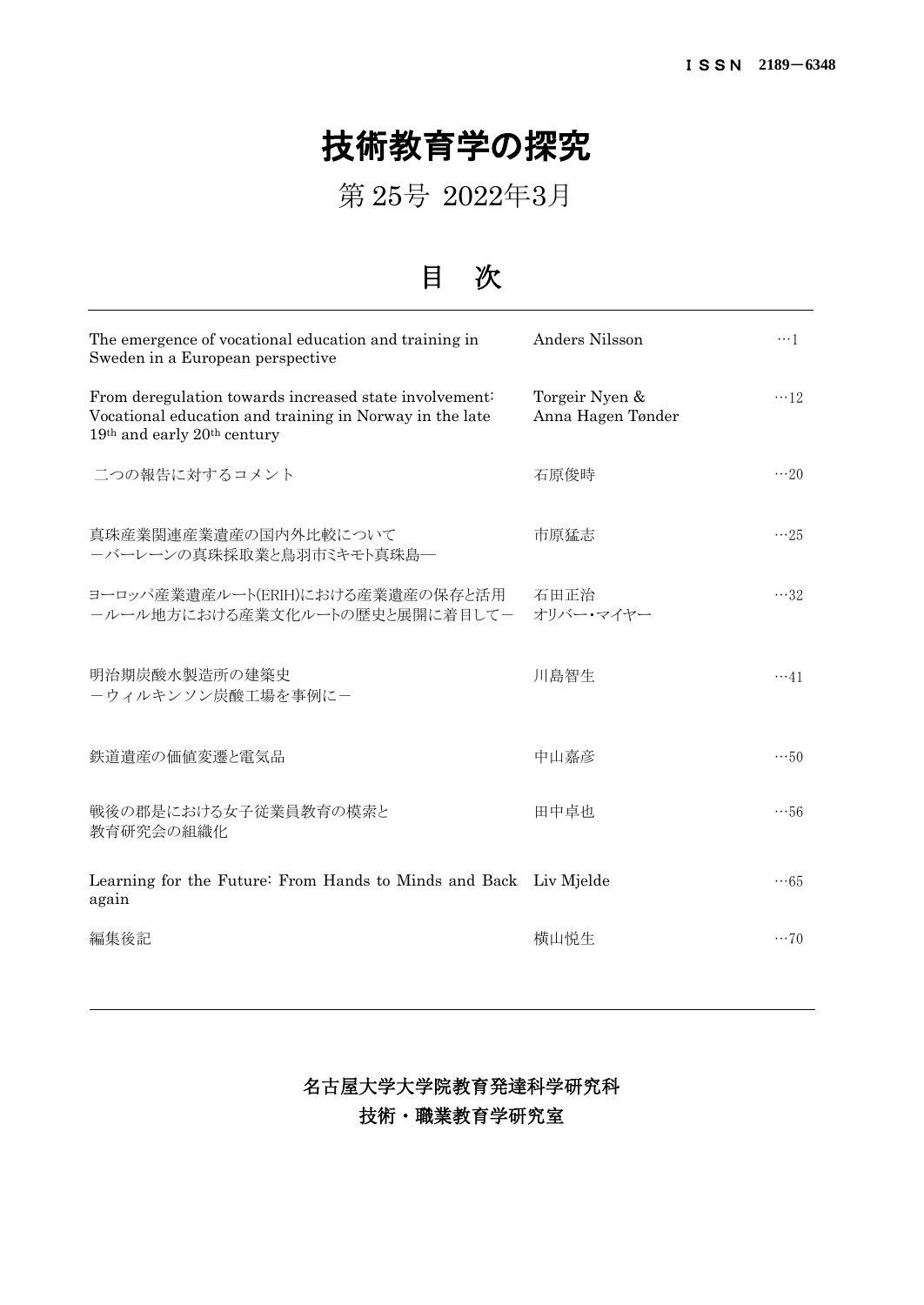著者紹介(掲載順)

| Anders Nilsson    | Lund. University, Sweden                                    |
|-------------------|-------------------------------------------------------------|
| Torgeir Nyen      | Fafo Institute for Labour and Social Research, Oslo, Norway |
| Anna Hagen Tønder | Fafo Institute for Labour and Social Research, Oslo, Norway |
| 石原俊時              | 東京大学経済学部                                                    |
| 市原猛志              | 熊本学園大学                                                      |
| 石田正治              | 元豊橋工業高等学校                                                   |
| オリバー・マイヤー         | 愛知教育大学                                                      |
| 川島智生              | 京都華頂大学                                                      |
| 中山嘉彦              | 大阪学院大学経済学部                                                  |
| 田中卓也              | 静岡産業大学                                                      |
| Liv Mjelde        | Oslo Metropolitan University                                |

## 技術教育学の探求 第25号 発 行 日 2022年3月31日 編集・発行 名古屋大学大学院教育発達科学研究科 技術教育学(横山)研究室 ([http://gijyutukyouikugaku.blogspot.com](http://gijyutukyouikugaku.blogspot.com/)) 名古屋市千種区不老町